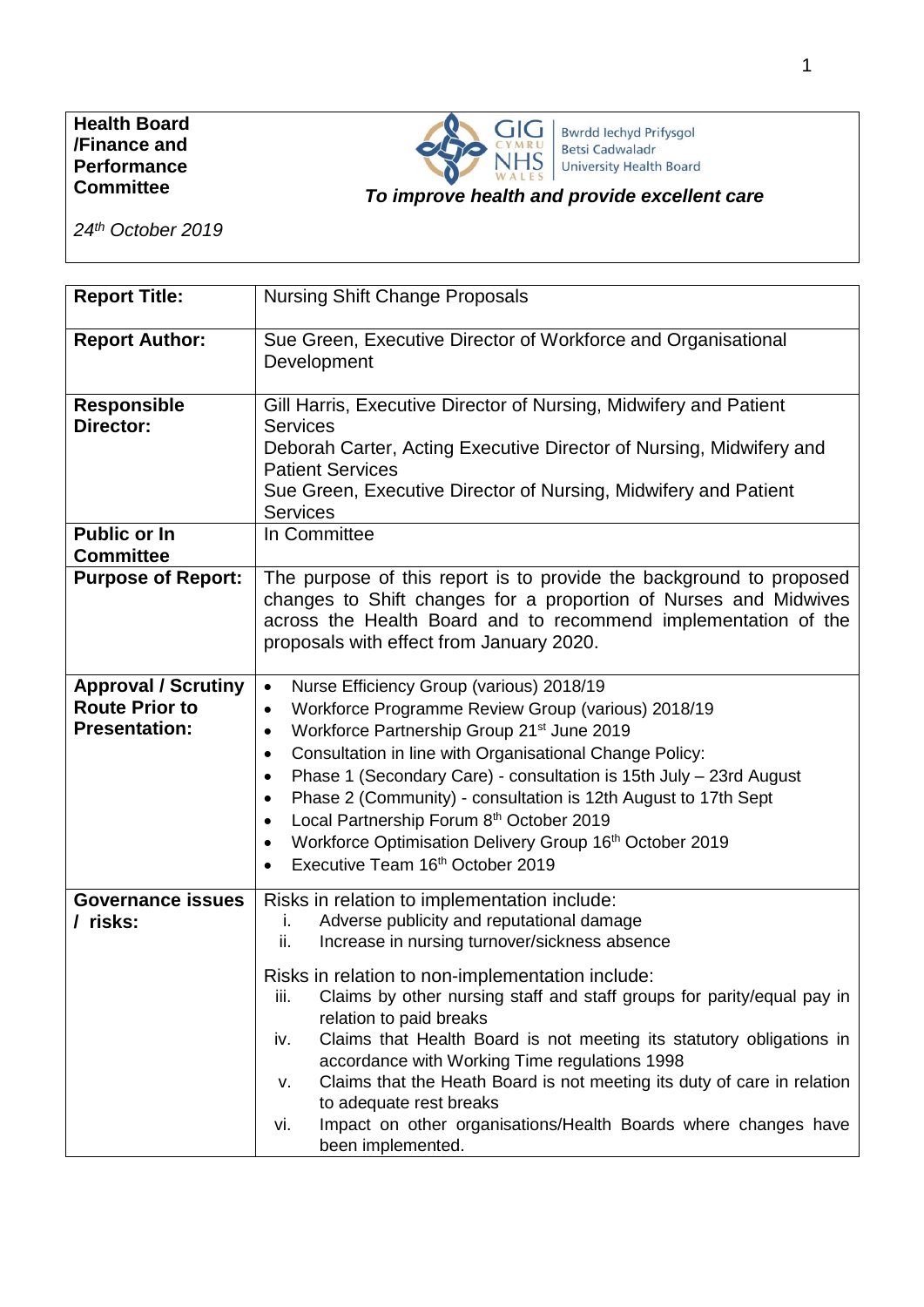|                                   | vii.<br>Failure to reduce reliance upon agency nurses and failure to secure<br>financial efficiencies as a result                                                                                                                                                                                          |
|-----------------------------------|------------------------------------------------------------------------------------------------------------------------------------------------------------------------------------------------------------------------------------------------------------------------------------------------------------|
| <b>Financial</b><br>Implications: | The overall efficiency figure attributed to the changes in Acute (including<br>Women's) and Community Services is iro £537,000                                                                                                                                                                             |
| <b>Recommendation:</b>            | The Committee is asked to approve the recommendation to proceed<br>with implementation on the basis that the measures set out within the<br>Response to Consultation are fully implemented and an evaluation of<br>impact undertaken following 6 months in operation (i.e. after 2 full roster<br>periods) |

| <b>Health Board's Well-being Objectives</b><br>(indicate how this paper proposes alignment with<br>the Health Board's Well Being objectives. Tick all<br>that apply and expand within main report) | $\sqrt{}$  | WFGA Sustainable<br><b>Development</b><br><b>Principle</b><br>(Indicate how the paper/proposal has<br>embedded and prioritised the sustainable<br>development principle in its development.<br>Describe how within the main body of the<br>report or if not indicate the reasons for<br>this.) |           |  |
|----------------------------------------------------------------------------------------------------------------------------------------------------------------------------------------------------|------------|------------------------------------------------------------------------------------------------------------------------------------------------------------------------------------------------------------------------------------------------------------------------------------------------|-----------|--|
| 1. To improve physical, emotional and mental<br>health and well-being for all                                                                                                                      | $\sqrt{ }$ | 1. Balancing short term need with long<br>term planning for the future                                                                                                                                                                                                                         |           |  |
| 2. To target our resources to those with the<br>greatest needs and reduce inequalities                                                                                                             |            | 2. Working together with other partners<br>to deliver objectives                                                                                                                                                                                                                               |           |  |
| 3. To support children to have the best start in<br>life                                                                                                                                           |            | 3. Involving those with an interest and<br>seeking their views                                                                                                                                                                                                                                 |           |  |
| 4. To work in partnership to support people –<br>individuals, families, carers, communities - to<br>achieve their own well-being                                                                   |            | 4. Putting resources into preventing<br>problems occurring or getting worse                                                                                                                                                                                                                    | $\sqrt{}$ |  |
| 5. To improve the safety and quality of all<br>services                                                                                                                                            | $\sqrt{}$  | 5. Considering impact on all well-being<br>goals together and on other bodies                                                                                                                                                                                                                  |           |  |
| 6. To respect people and their dignity                                                                                                                                                             |            |                                                                                                                                                                                                                                                                                                |           |  |
| 7. To listen to people and learn from their<br>experiences                                                                                                                                         |            |                                                                                                                                                                                                                                                                                                |           |  |
| Special Measures Improvement Framework Theme/Expectation addressed by this paper                                                                                                                   |            |                                                                                                                                                                                                                                                                                                |           |  |

*<http://www.wales.nhs.uk/sitesplus/861/page/81806>*

# **Equality Impact Assessment**

Equality Impact Assessment is in place and has been updated to take into account feedback from the Consultation.

*Disclosure: Betsi Cadwaladr University Health Board is the operational name of Betsi Cadwaladr University Local Health Board*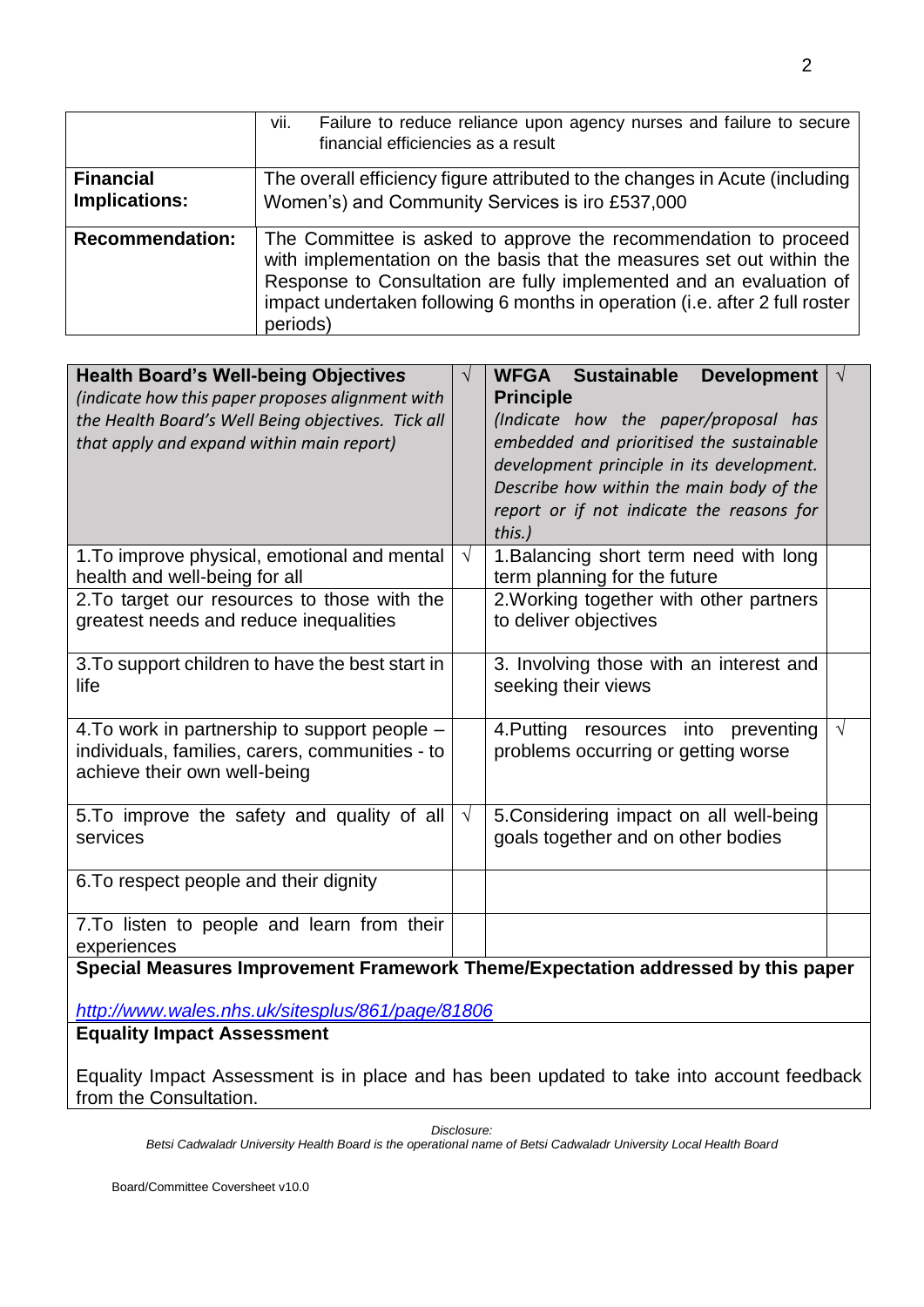## **1. Executive Summary**

This report sets out a summary of the proposed changes to achieve the following objectives, i.e.

- 1. Achieve optimisation of nursing shift patterns across all services within BCUHB
- 2. Achieve optimisation of nursing shift handover periods across all services within BCUHB
- 3. Achieve optimisation of nursing shift breaks and break durations across all services within BCUHB

It outlines the process followed to consult on these proposals, the response to the feedback received following the consultation and recommends implementation of the proposals from January 2020.

In addition, it references two petitions submitted by Unite the Union and Plaid Cymru each requesting no change to the nursing rosters.

## **2. Background and proposals**

## **2.1 Legislative framework**

The Health Board has a number of statutory duties linked to these proposals:

- A duty to have assurance regarding the provision of high quality, safe compassionate care, achieving financial balance and achievement to the statutory requirements as detailed in the Nurse Staffing Wales Act (2016). Essential to this is the right staff, with the right skills, in the right place, at the right time with a sufficient supply of staff and temporary workers to meet patient acuity, dependence and service needs. This is a challenge for a variety of reasons including the recognised national shortage of registered nurses with a resulting increased reliance on temporary staffing.
- A duty to ensure that staff rostering enables managers to configure a roster that matches the demands of the service with the right staffing levels and skill mix including a dynamic process of continual review of the configuration depending on patient need or service changes. Rostering is fundamental to ensuring that staff are deployed, in the most safe and efficient way, to ensure the best use of public money in the delivery of NHS services and that the needs of the patient are placed firmly at the centre of the management of the workforce.
- A duty to ensure it adheres to the Working Time Regulations 1998. This sets out the requirements for employers to regard control of working hours as an integral element of managing health and safety at work and promoting health at work. The regulations and associated guidance from ACAS/NHS Employers etc. are clear that when the working day is longer than six hours, all staff are entitled to take a break of at least 20 minutes. Rest breaks must be taken during the period of work and should not be taken at either the start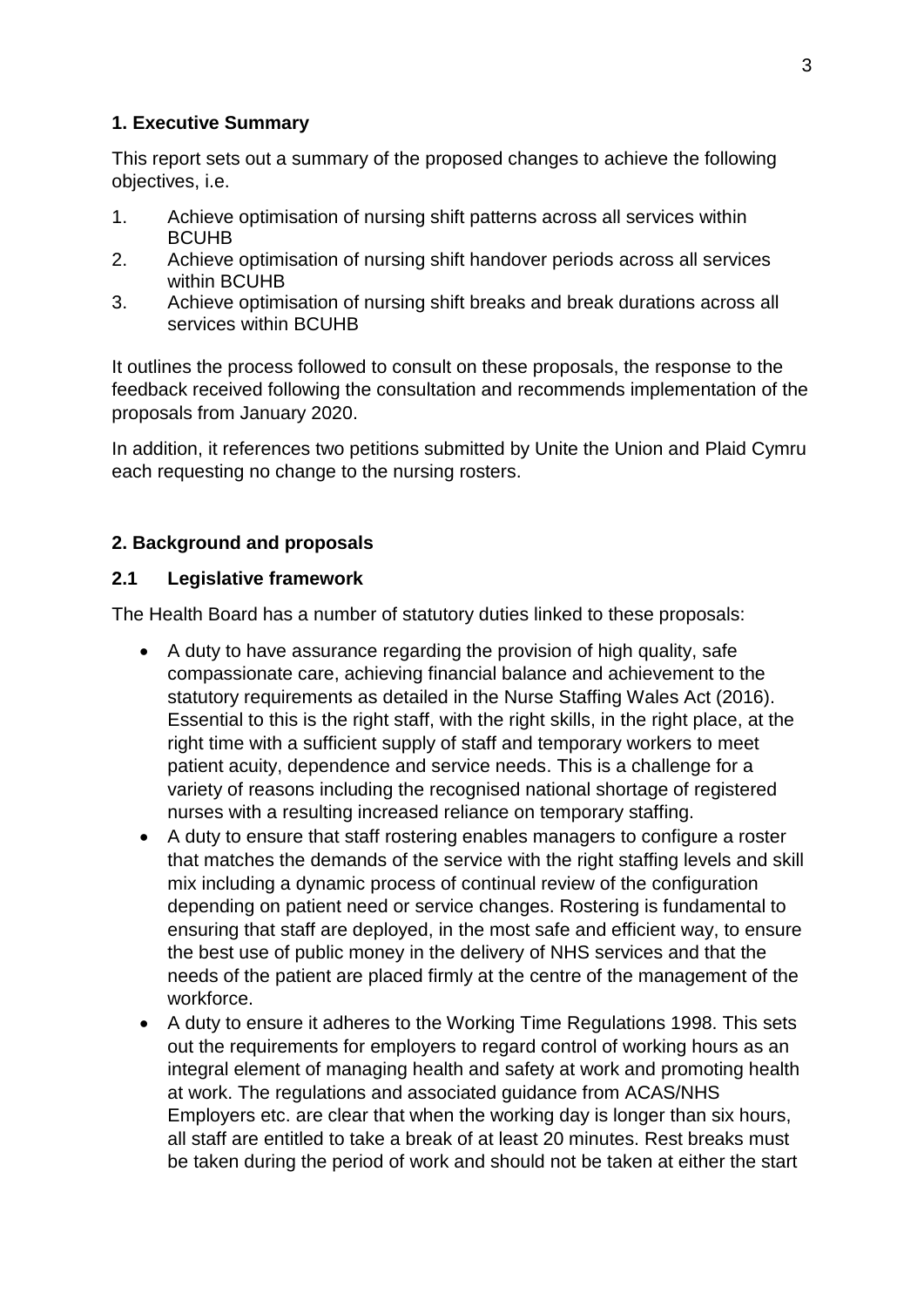or the end of the period of working time. In circumstances where work is repetitive, continuous or requiring considerable concentration, employers must ensure the provision of adequate rest breaks as an integral part of their duty to protect the health and safety of their employees.

Effective rosters take into consideration factors such as patient acuity, staff, organisational requirements, the workforce and skills required to deliver services and workforce availability. Rostering is therefore, a pivotal function in healthcare delivery, as it is a mechanism, which ensures that staffing resources are appropriately allocated in order to provide a high quality, safe and efficient health service. The Health Board is therefore, committed to ensuring all staff rotas are based on service need, to enable the best level of care and support within agreed resources.

There are currently 100 different shift patterns in operation across the Divisions. There is a variance in unpaid breaks from no unpaid break to one hour 15 minutes. Handover period varies from 30 minutes upwards to 3 hours. Paid breaks are still occurring in a number of areas.

These changes seek to standardise shift patterns, handover durations, and break durations, across all divisions. These changes will ensure that any paid breaks within BCUHB are allocated solely in line with WP21a, providing equity and consistency across the Health Board and eradicating extended handover periods. These changes will allow more efficient and effective rostering, supporting patient safety and releasing unwarranted variation, thus unlocking valuable nursing resource.

#### **2.2 Review Process**

During the last 12/18 months there have been a number of changes made to nursing rosters and shifts, predominantly at a local level. These include for example - Changes to Theatres shifts, including changes to comply with the breaks policy; Implementation of unpaid breaks and extension of break times for long shifts YGC; Implementation of unpaid breaks for Agency workers.

In late 2018/2019, a proposal was submitted by the Nursing Efficiency Group chaired by Associate Director of Nursing (professional regulation) for standardisation of shifts across the outstanding areas of the Health Board.

This proposal was then taken forward under the leadership of the Director of Nursing Secondary Care supported by the Workforce team.

Following a further review, it became clear that this standardisation needed to be applied across community settings and as part of the wider inpatient nurse establishment review being undertaken by the Mental Health and Learning Disabilities Director of Nursing.

The projects were submitted through the former turnaround structure and arrangements made to undertake consultation in accordance with the Organisational Change Policy. The consultation documentation was submitted through the Workforce Partnership Group for review before commencement. However, as the project for acute care had already commenced, it was agreed that there would be a Phase 1 and Phase 2 consultation.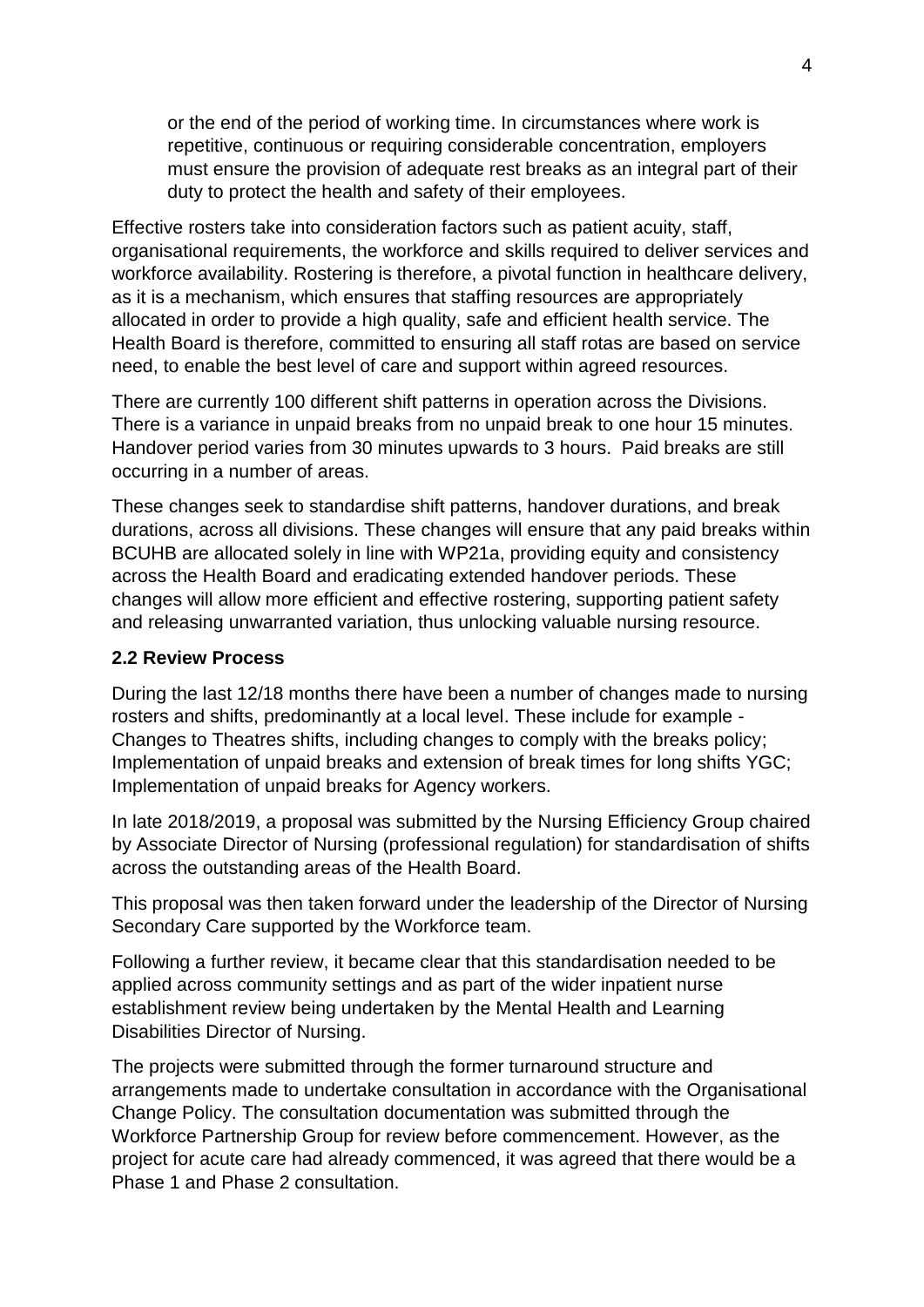Following a request from Trade Union partners, the consultation relating to Acute Care was extended and following further discussions a decision was taken by the Executive Team on 21st August to delay any decision making following the close of consultation in acute care until the feedback had been considered together with that from the community consultation. It was agreed that there would be a combined response to the 2 consultation processes.

One of the key lessons learned from this process has been to ensure that, in circumstances where a change is proposed across a range of services, there should be one consultation and where appropriate a phased implementation.

It has also been agreed that all change programmes will be discussed with the Workforce Partnership Group and a schedule of potential consultations required developed to ensure effective release and representation/support for staff; effective HR input and a "level loading" of change programmes wherever possible.

Following the end of the consultation and after the Response to Consultation was issued on 7th October 2019, the Health Board has received two petitions from Unite the Union and Plaid Cymru. These petitions will be formally noted at the Health Board Meeting on 7<sup>th</sup> November 2019.

Both petitions are signed by a mixture of staff, patients and members of the public.

## **2.3 Response to the Consultation**

A final Response to Consultation has been produced, shared and discussed with Trade Union partners at the Local partnership Forum. This response also took into account feedback during meetings between the Chief Executive, Executive Director of Nursing, Midwifery and Patient Services, Executive Director of Workforce with the chair of Trade Union Partners; Independent Board Member, Trade Union and separately with Unite the Union branch officials.

A copy of the Response is attached at Appendix A.

This document and the recommendations for implementation were submitted to the Workforce Optimisation Delivery Group (a sub group of the Workforce Improvement Group) on 16<sup>th</sup> October and were supported subject to confirmation that delivery plans are in place to:

- i. Implement the changes including the extended roster period;
- ii. Develop and test the monitoring and reporting process required;
- iii. Metrics for the evaluation of impact following implementation (including any potential impact identified as part of the EQIA)

Following the meeting and at the time of writing this report, these delivery plans had been drafted and agreed for final scrutiny at the Workforce Improvement Group.

### **3. Financial Implications**

The overall efficiency associated with these changes totals £537,000 for 2019/20. This figure will reduce following the decision to delay implementation to January 2020. This is being quantified in detail. However, there is recognition that this is the